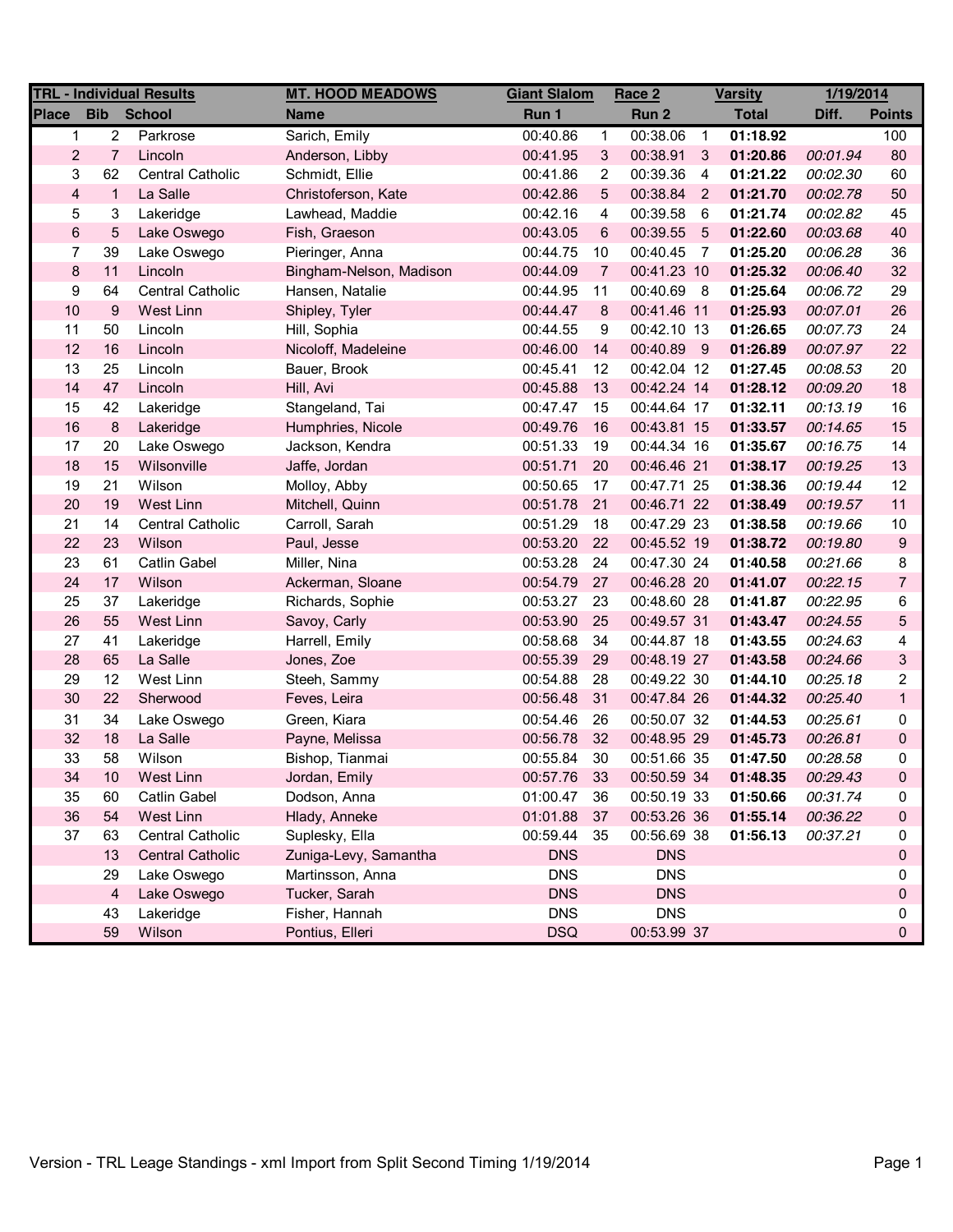| <b>TRL - Team Results</b><br><b>Varsity</b> |                                  | Race 2<br><b>Giant Slalom</b> |                   |  | <b>MT. HOOD MEADOWS</b><br><b>SHOOTING STAR RIDGE</b>                  | 1/19/2014       |          |
|---------------------------------------------|----------------------------------|-------------------------------|-------------------|--|------------------------------------------------------------------------|-----------------|----------|
|                                             |                                  |                               |                   |  | The Team's Total Time is the sum of best three times from each course. |                 |          |
|                                             | Run 1                            | <b>Time</b>                   |                   |  | Run <sub>2</sub>                                                       | <b>Time</b>     |          |
|                                             | <b>Team Lincoln</b>              | <b>Total</b>                  | 04:11.62          |  |                                                                        |                 | Rank 1   |
|                                             | 7 Anderson, Libby                | 00:41.95                      |                   |  | 7 Anderson, Libby                                                      | 00:38.91        |          |
|                                             | 11 Bingham-Nelson, Madi 00:44.09 |                               |                   |  | 16 Nicoloff, Madeleine                                                 | 00:40.89        |          |
|                                             | 50 Hill, Sophia                  |                               | 00:44.55 02:10.59 |  | 11 Bingham-Nelson, Madi                                                | 00:41.23        | 02:01.03 |
|                                             | <b>Team Lake Oswego</b>          | <b>Total</b>                  | 04:23.47          |  | <b>Time Diff.</b>                                                      | 00:11.85 Rank 2 |          |
|                                             | 5 Fish, Graeson                  | 00:43.05                      |                   |  | 5 Fish, Graeson                                                        | 00:39.55        |          |
|                                             | 39 Pieringer, Anna               | 00:44.75                      |                   |  | 39 Pieringer, Anna                                                     | 00:40.45        |          |
|                                             | 20 Jackson, Kendra               |                               | 00:51.33 02:19.13 |  | 20 Jackson, Kendra                                                     | 00:44.34        | 02:04.34 |
|                                             |                                  |                               |                   |  |                                                                        |                 |          |
|                                             | <b>Team Central Catholic</b>     | <b>Total</b>                  | 04:25.44          |  | <b>Time Diff.</b>                                                      | 00:13.82 Rank 3 |          |
|                                             | 62 Schmidt, Ellie                | 00:41.86                      |                   |  | 62 Schmidt, Ellie                                                      | 00:39.36        |          |
|                                             | 64 Hansen, Natalie               | 00:44.95                      |                   |  | 64 Hansen, Natalie                                                     | 00:40.69        |          |
|                                             | 14 Carroll, Sarah                |                               | 00:51.29 02:18.10 |  | 14 Carroll, Sarah                                                      | 00:47.29        | 02:07.34 |
|                                             | Team Lakeridge                   | <b>Total</b>                  | 04:27.42          |  | <b>Time Diff.</b>                                                      | 00:15.80 Rank 4 |          |
|                                             | 3 Lawhead, Maddie                | 00:42.16                      |                   |  | 3 Lawhead, Maddie                                                      | 00:39.58        |          |
|                                             | 42 Stangeland, Tai               | 00:47.47                      |                   |  | 8 Humphries, Nicole                                                    | 00:43.81        |          |
|                                             | 8 Humphries, Nicole              |                               | 00:49.76 02:19.39 |  |                                                                        | 00:44.64        |          |
|                                             |                                  |                               |                   |  | 42 Stangeland, Tai                                                     |                 | 02:08.03 |
|                                             | Team West Linn                   | <b>Total</b>                  | 04:47.54          |  | <b>Time Diff.</b>                                                      | 00:35.92 Rank 5 |          |
|                                             | 9 Shipley, Tyler                 | 00:44.47                      |                   |  | 9 Shipley, Tyler                                                       | 00:41.46        |          |
|                                             | 19 Mitchell, Quinn               | 00:51.78                      |                   |  | 19 Mitchell, Quinn                                                     | 00:46.71        |          |
|                                             | 55 Savoy, Carly                  | 00:53.90                      | 02:30.15          |  | 12 Steeh, Sammy                                                        | 00:49.22        | 02:17.39 |
|                                             | Team La Salle                    | <b>Total</b>                  | 04:51.01          |  | <b>Time Diff.</b>                                                      | 00:39.39 Rank 6 |          |
|                                             | 1 Christoferson, Kate            | 00:42.86                      |                   |  | 1 Christoferson, Kate                                                  | 00:38.84        |          |
|                                             | 65 Jones, Zoe                    | 00:55.39                      |                   |  | 65 Jones, Zoe                                                          | 00:48.19        |          |
|                                             | 18 Payne, Melissa                |                               | 00:56.78 02:35.03 |  | 18 Payne, Melissa                                                      | 00:48.95        | 02:15.98 |
|                                             |                                  |                               |                   |  |                                                                        |                 |          |
|                                             | Team Wilson                      | <b>Total</b>                  | 04:58.15          |  | <b>Time Diff.</b>                                                      | 00:46.53 Rank 7 |          |
|                                             | 21 Molloy, Abby                  | 00:50.65                      |                   |  | 23 Paul, Jesse                                                         | 00:45.52        |          |
|                                             | 23 Paul, Jesse                   | 00:53.20                      |                   |  | 17 Ackerman, Sloane                                                    | 00:46.28        |          |
|                                             | 17 Ackerman, Sloane              |                               | 00:54.79 02:38.64 |  | 21 Molloy, Abby                                                        | 00:47.71        | 02:19.51 |
| Team                                        |                                  | <b>Total</b>                  |                   |  | <b>Time Diff.</b>                                                      |                 |          |
|                                             |                                  |                               |                   |  |                                                                        |                 |          |
|                                             |                                  |                               |                   |  |                                                                        |                 |          |
|                                             |                                  |                               | 00:00.00          |  |                                                                        |                 | 00:00.00 |
| <b>Team</b>                                 |                                  | <b>Total</b>                  |                   |  | <b>Time Diff.</b>                                                      |                 |          |
|                                             |                                  |                               |                   |  |                                                                        |                 |          |
|                                             |                                  |                               |                   |  |                                                                        |                 |          |
|                                             |                                  |                               | 00:00.00          |  |                                                                        |                 | 00:00.00 |
| Team                                        |                                  | <b>Total</b>                  |                   |  | <b>Time Diff.</b>                                                      |                 |          |
|                                             |                                  |                               |                   |  |                                                                        |                 |          |
|                                             |                                  |                               | 00:00.00          |  |                                                                        |                 | 00:00.00 |
|                                             |                                  |                               |                   |  |                                                                        |                 |          |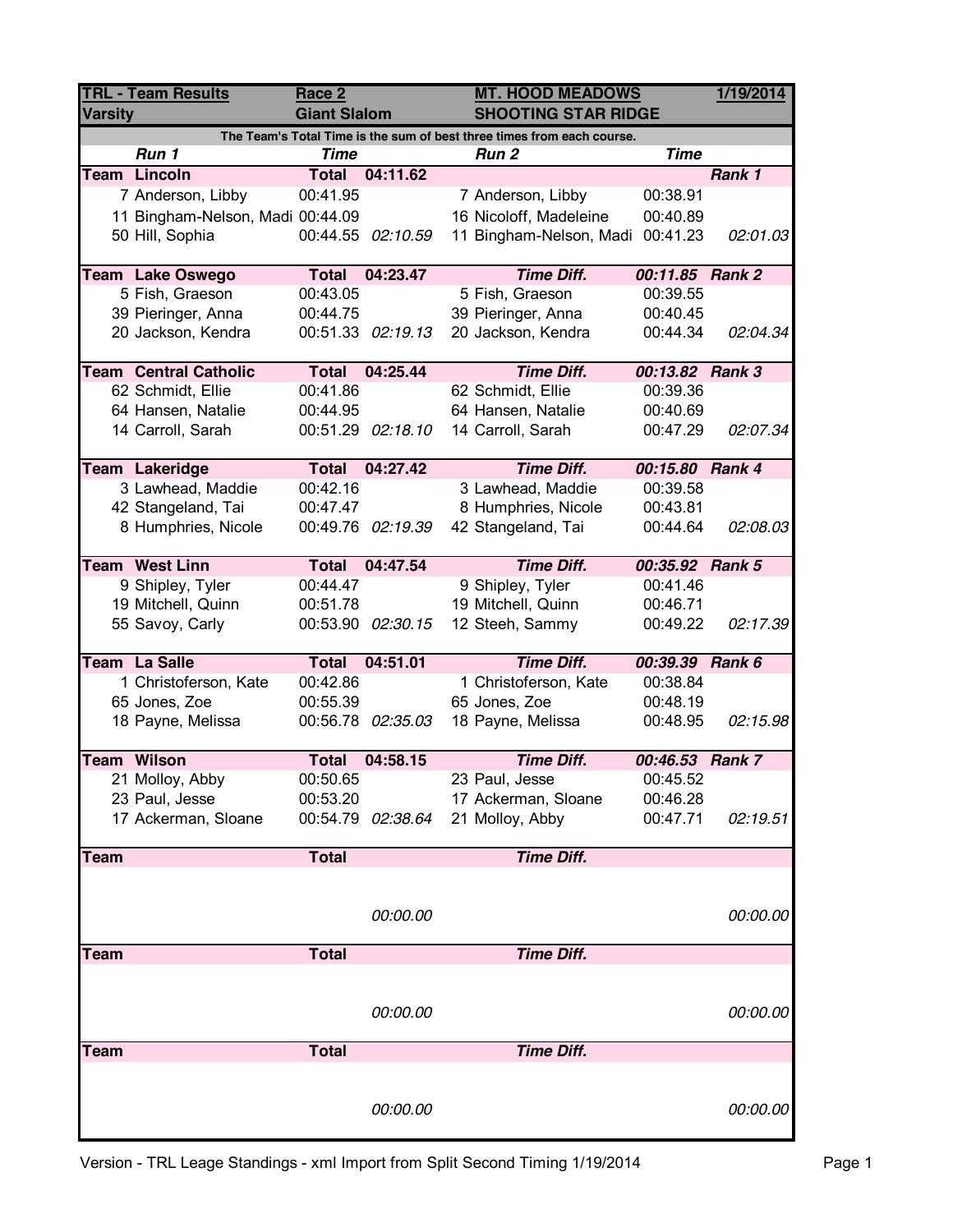|                |                      | <b>TRL - Individual Results</b> | <b>MT. HOOD MEADOWS</b> | <b>Giant Slalom</b> |                | Race 2      |                | $u$          | 1/19/2014 |               |
|----------------|----------------------|---------------------------------|-------------------------|---------------------|----------------|-------------|----------------|--------------|-----------|---------------|
| <b>Place</b>   | <b>Bib</b>           | <b>School</b>                   | <b>Name</b>             | Run 1               |                | Run 2       |                | <b>Total</b> | Diff.     | <b>Points</b> |
|                | 46<br>1.             | Lincoln                         | Davis, Rachel           | 00:49.66            | 1              | 00:45.58    | $\mathbf 1$    | 01:35.24     |           | 100           |
|                | $\overline{2}$<br>26 | Lincoln                         | Chen, Moira             | 00:50.06            | $\overline{2}$ | 00:45.76    | $\overline{2}$ | 01:35.82     | 00:00.58  | 80            |
| 3              | 24                   | Lake Oswego                     | Carter, Claire          | 00:51.05            | 3              | 00:48.89    | 4              | 01:39.94     | 00:04.70  | 60            |
| $\overline{4}$ | 56                   | West Linn                       | Ross, Ellery            | 00:55.16            | $\overline{4}$ | 00:47.62    | -3             | 01:42.78     | 00:07.54  | 50            |
| 5              | 45                   | Lakeridge                       | Mann, LillyAnne         | 00:56.03            | 7              | 00:50.64    | 5              | 01:46.67     | 00:11.43  | 45            |
| 6              | 28                   | Lincoln                         | Allen, Kira             | 00:55.68            | 6              | 00:52.44    | 7              | 01:48.12     | 00:12.88  | 40            |
|                | 7<br>33              | Lincoln                         | Lai, Chloe              | 00:57.67            | 9              | 00:51.92    | -6             | 01:49.59     | 00:14.35  | 36            |
| 8              | 32                   | Lincoln                         | Alferez, Arielle        | 00:57.32            | 8              | 00:53.15 8  |                | 01:50.47     | 00:15.23  | 32            |
| 9              | 36                   | Lakeridge                       | Klingele, Madeleine     | 00:59.01            | 10             | 00:54.37 11 |                | 01:53.38     | 00:18.14  | 29            |
| 10             | 31                   | Lincoln                         | Messer, Oriana          | 01:00.86            | 11             | 00:54.33 10 |                | 01:55.19     | 00:19.95  | 26            |
| 11             | 35                   | Lincoln                         | Handick, Kathryn        | 01:01.68            | 12             | 00:54.18    | - 9            | 01:55.86     | 00:20.62  | 24            |
| 12             | 52                   | Lincoln                         | Dix, Juliann            | 01:02.36            | 13             | 00:57.41 14 |                | 01:59.77     | 00:24.53  | 22            |
| 13             | 53                   | Lincoln                         | Tees, Alex              | 01:04.95            | 14             | 00:55.31 12 |                | 02:00.26     | 00:25.02  | 20            |
| 14             | 44                   | Lakeridge                       | Hungerford, Stacy       | 01:07.97            | 16             | 00:55.99 13 |                | 02:03.96     | 00:28.72  | 18            |
| 15             | 40                   | Lake Oswego                     | Keeton, Lucie           | 01:06.18            | 15             | 00:58.37 15 |                | 02:04.55     | 00:29.31  | 16            |
| 16             | 49                   | Lincoln                         | Dunn, Kelsey            | 01:10.67            | 17             | 01:01.43 16 |                | 02:12.10     | 00:36.86  | 15            |
|                | 30                   | Lincoln                         | Messer, Isabella        | 00:55.57            | 5              | <b>DNF</b>  |                |              |           | 0             |
|                | 38                   | Lake Oswego                     | Barton, Madison         | <b>DNS</b>          |                | <b>DNS</b>  |                |              |           | 0             |
|                | 6                    | Lincoln                         | Levine, Emily           | <b>DNS</b>          |                | <b>DNS</b>  |                |              |           | 0             |